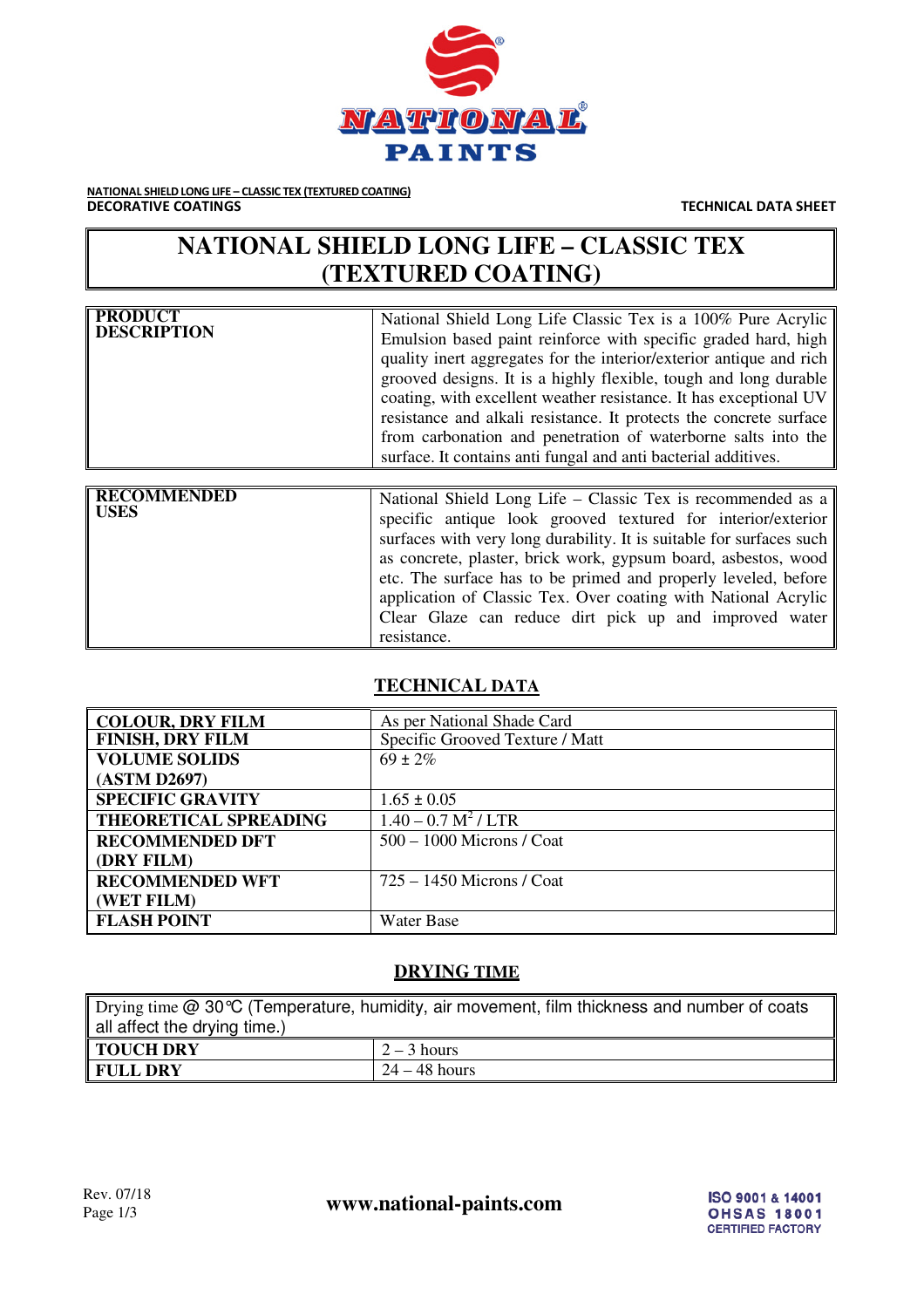

# NATIONAL SHIELD LONG LIFE – CLASSIC TEX (TEXTURED COATING)<br>DECORATIVE COATINGS

**TECHNICAL DATA SHEET** 

## **ADVANTAGES**

|                    | <b>NATIONAL SHIELD LONG LIFE –</b> 100% Pure Acrylic Binder, highly flexible, tough and long |  |
|--------------------|----------------------------------------------------------------------------------------------|--|
| <b>CLASSIC TEX</b> | durable; excellent adhesion and weather resistance, exceptional                              |  |
|                    | UV and alkali resistance, provides excellent anti carbonation                                |  |
|                    | and chloride ion resistance, over coating reduces dirt pick up $\parallel$                   |  |
|                    | and dust collections.                                                                        |  |

### **APPLICATION INSTRUCTION**

| <b>SURFACE PREPARATION</b> | Before application, the surface should be sound, clean and free  |
|----------------------------|------------------------------------------------------------------|
|                            | from oil, grease, loose particles, dust, etc. Application can be |
|                            | I done by the recommended application methods.                   |

#### **APPLICATION DATA**

| <b>APPLICATION METHOD</b> | Trowel                              |
|---------------------------|-------------------------------------|
| <b>CLEANING/THINNING</b>  | Water                               |
| <b>THINNER (VOLUME)</b>   | Ready for use. If required max. 5%. |

#### **SYSTEM**

| <b>RECOMMENDED SYSTEM</b>                                                     | National Acrylic Primer (W.B.)              | $: 1$ coat              |
|-------------------------------------------------------------------------------|---------------------------------------------|-------------------------|
| To be applied on prepared surface. The                                        | National Shield Long Life Classic Tex       | $: 1$ coat              |
| design can be made with a trowel                                              | Over coating if required.                   |                         |
| moving in a circular way on the wet<br>surface. If any surface imperfections, | National Acrylic Clear Glaze Coat           | $: 1-2 \text{ coats}$   |
| use National Shield Exterior Filler.                                          | (OR)                                        |                         |
|                                                                               | Other National recommended suitable topcoat | $: 1 - 2 \text{ coats}$ |

### **NATIONAL/INTERNATIONAL TEST CERTIFICATES**

| Sr.<br>No. | <b>Test Description</b>                  | <b>Test Reference</b>    | Compliance                           |
|------------|------------------------------------------|--------------------------|--------------------------------------|
|            | VOC.                                     | <b>USEPA 8260</b>        | <b>Local Regulatory Requirements</b> |
|            | Reduction in Chloride Ion<br>Penetration | <b>ASTM C 1202: 1997</b> |                                      |
|            | <b>Water Permeability</b>                | BS EN 12390 : 2000       |                                      |